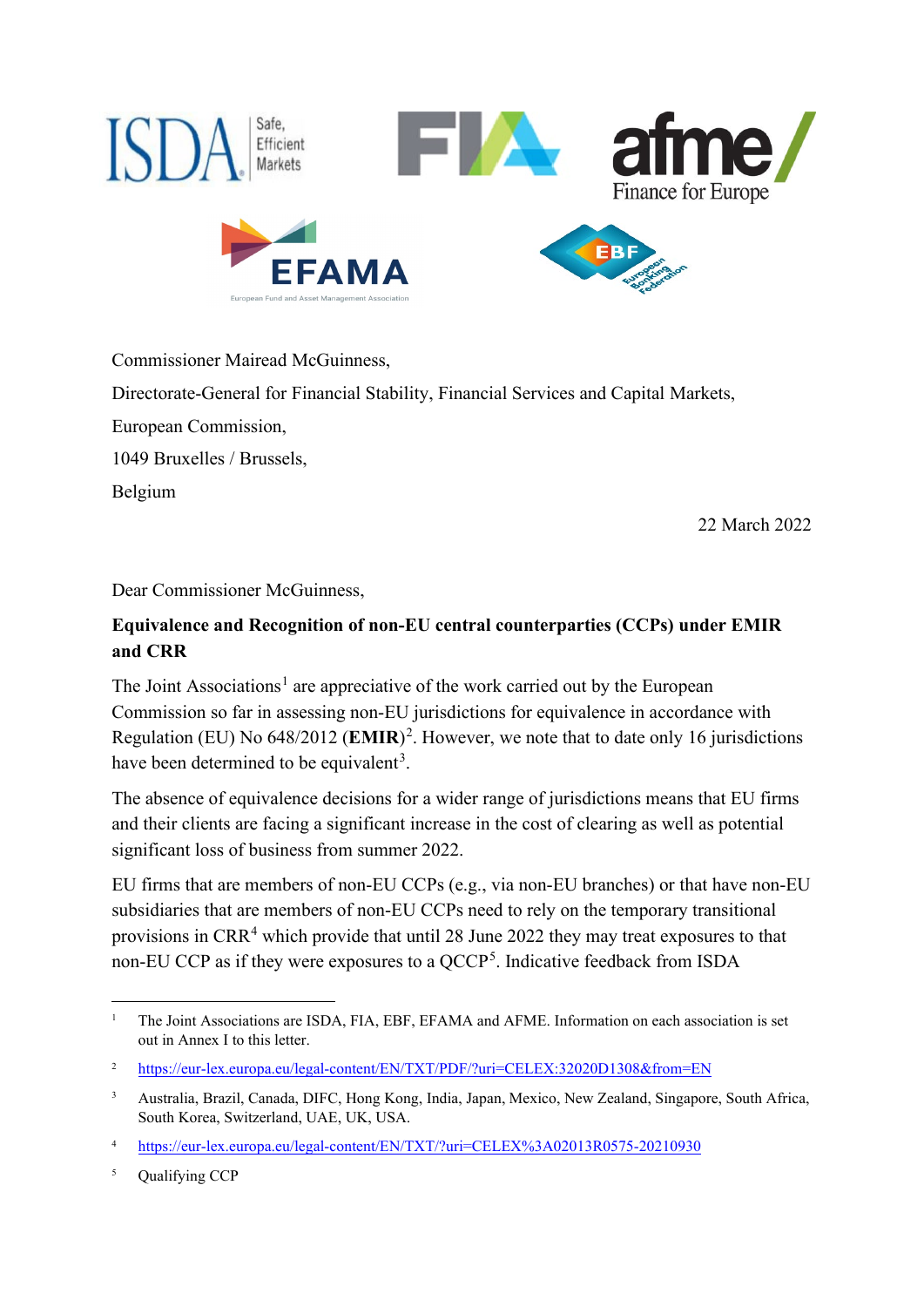members shows that, if this transitional relief was no longer available, capital requirements for EU firms' subsidiaries' exposures to affected non-EU CCPs could increase by such a prohibitively significant extent (by EUR 92bn across 6 large banks that provided data to ISDA) that it would make clearing at those CCPs unviable for EU firms. This would result in EU firms losing business as a result of the additional capital requirements. For EU firms that access non-EU CCPs through their non-EU branches this would mean a loss of access to any non-qualifying non-EU CCP.

The Joint Associations ask the Commission to expedite its review of the clearing arrangements in as many non-EU jurisdictions as possible and also to provide a public update on progress with this review, including confirmation of the jurisdictions currently under review and any for which the Commission considers equivalence will not be possible by the end of the current temporary transitional period.

If the Commission does not expect to be able to grant equivalence to many more jurisdictions by 28 June 2022, we ask the Commission to take urgent action to allow for an additional phase-in period once the current transitional treatment of non-EU CCPs as QCCPs under CRR expires, and to coordinate with the ECB and national competent authorities for banking supervision to ensure appropriate management of any capital impacts.

We note that even once the Commission has granted equivalence, the European Securities and Markets Authority (**ESMA**) still has to make a recognition decision in relation to each non-EU CCP (before 28 June 2022), which adds to the timeline pressure for EU clearing members of these CCPs. In some cases, ESMA also still has to agree memoranda of understanding with non-EU authorities. Therefore, clarity is urgently needed. For example, even where jurisdictions have already been declared equivalent (e.g., in the case of the US, which was first determined to be equivalent in March 2016 with respect to CFTC supervised CCPs and again in January 2021 with respect to SEC supervised CCPs) there are still CCPs from those jurisdictions whose applications for recognition are pending. We would also welcome the Commission requesting ESMA to frontload their work on recognition so that these recognition decisions can be made as soon as equivalence is available.

#### **1. CCP equivalence and QCCP status under CRR**

The Joint Associations ask the Commission to provide an extension mechanism for unrecognised non-EU CCPs to qualify as QCCPs under Article 497(1) CRR. Currently, EU firms may treat a non-EU CCP from a non-equivalent jurisdiction as a QCCP for the purposes of CRR until **28 June 2022**[6](#page-1-0) where no equivalence decision is adopted prior to that date and where the CCP submitted its recognition application to ESMA before 27 June 2019.

When the Commission extended this transitional period in 2021, it noted that CCPs in jurisdictions including Argentina, Chile, China, Colombia, Indonesia, Israel, Malaysia,

<span id="page-1-0"></span><sup>6</sup> <https://eur-lex.europa.eu/legal-content/EN/TXT/?uri=CELEX%3A32021R1043>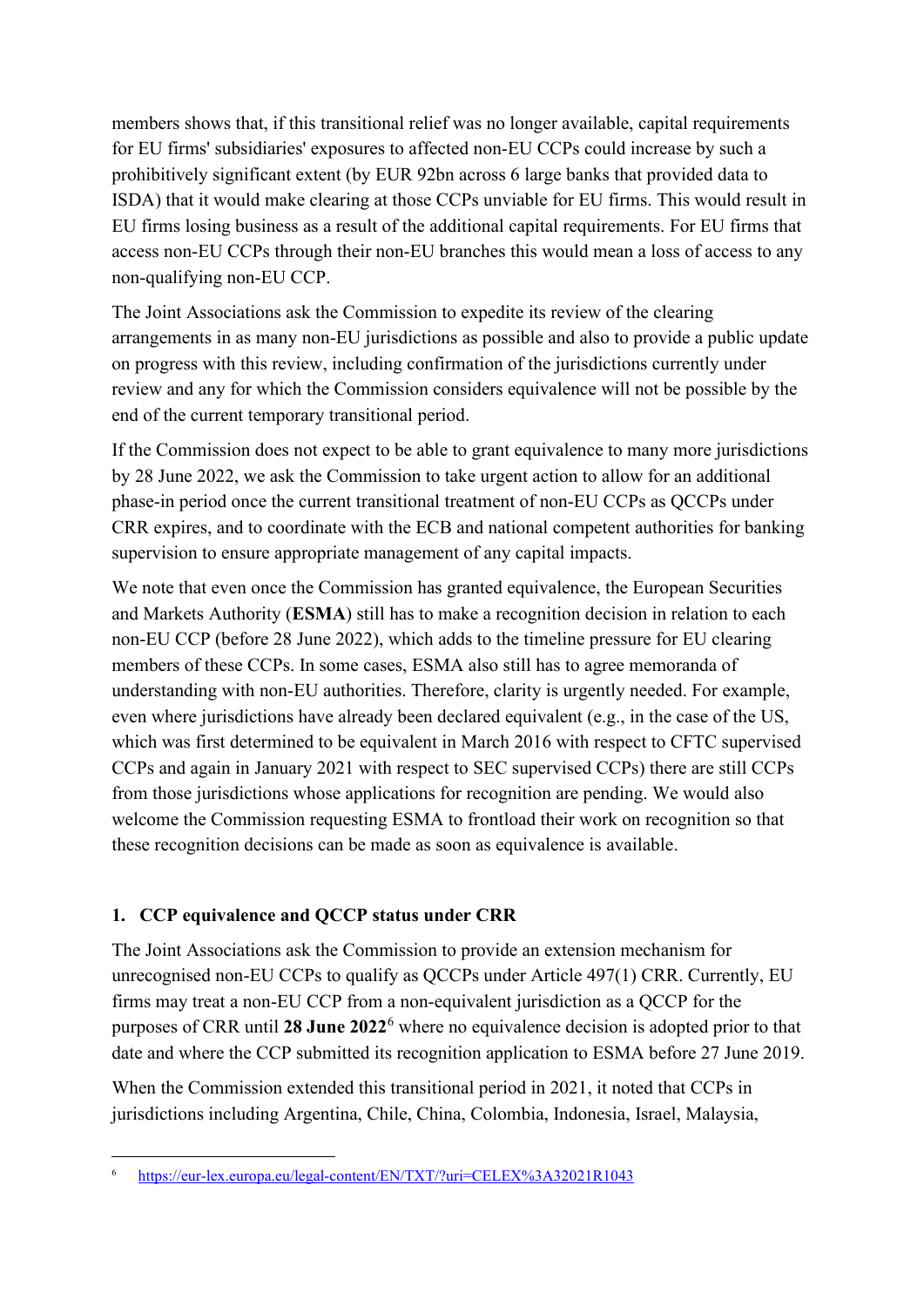Taiwan, Thailand and Turkey benefited from the transitional regime, as the Commission had not yet adopted equivalence decisions for these jurisdictions. These jurisdictions are important trading partners of the EU and important markets for EU financial institutions. The Commission also noted that it would continue its work on equivalence decisions, although the outcome of those assessments could not be guaranteed.

However, it remains the case that the Commission has not yet adopted equivalence decisions for these jurisdictions (or any additional jurisdictions) or formally confirmed that it does not intend to adopt such an equivalence decision. We also note that in some jurisdictions (e.g., very small or closed jurisdictions such as those employing currency or capital controls<sup>[7](#page-2-0)</sup>) it may not be appropriate or efficient to apply a clearing obligation locally, and such jurisdictions may never adopt a clearing obligation. As a result, EU members of CCPs in the countries listed above continue to benefit from the transitional regime, as do EU firms with non-EU subsidiaries that are members of CCPs in those jurisdictions.

If equivalence decisions are not adopted, or the transitional regime is not extended, those EU firms will be required to increase their own funds for exposures to those CCPs significantly or lose membership completely if they access these non-EU CCPs via non-EU branches. As recognised by the Commission in recital 4 of the implementing regulation that extended the transitional regime until June 2022, this will most likely lead to the withdrawal of those institutions as direct participants in those CCPs or, at least temporarily, to the cessation of the provision of clearing services to those institutions' clients, potentially causing severe disruption in the markets in which those CCPs operate.

In particular, EU clearing members would no longer be able to offer access to the full range of major international CCPs that their EU and non-EU clients expect from any globally active clearing member. For example, the offering of clearing services on major non-EU CCPs by an EU clearing member or its subsidiary will become unviable, with consequences for their other client clearing business as well<sup>[8](#page-2-1)</sup>.

Global clients expect any globally active clearing member to be able to offer access to the major international CCPs, and an EU clearing member / its subsidiary will no longer be able to offer this. This is likely to result in EU clearing members / their subsidiaries losing clients also for their other clearing services offering (for CCPs in other jurisdictions), and also most probably losing both EU and non-EU clients.

This would create an unlevel playing field in clearing at CCPs in these jurisdictions. These capital multipliers under CRR would be applicable only to EU clearing members/their subsidiaries, but not to other third-country clearing members or clearing members in the home jurisdiction of the CCP. As a result, EU clients and non-EU clients would have to

<span id="page-2-0"></span>See further discussion of this issue in the paper at the following link[: https://www.isda.org/a/tsvEE/ITC-](https://www.isda.org/a/tsvEE/ITC-Small-Jurisdictions-final.pdf)[Small-Jurisdictions-final.pdf](https://www.isda.org/a/tsvEE/ITC-Small-Jurisdictions-final.pdf)

<span id="page-2-1"></span><sup>&</sup>lt;sup>8</sup> Continued access to the US CCPs in particular is of critical importance to EU clearing members and their EU clients.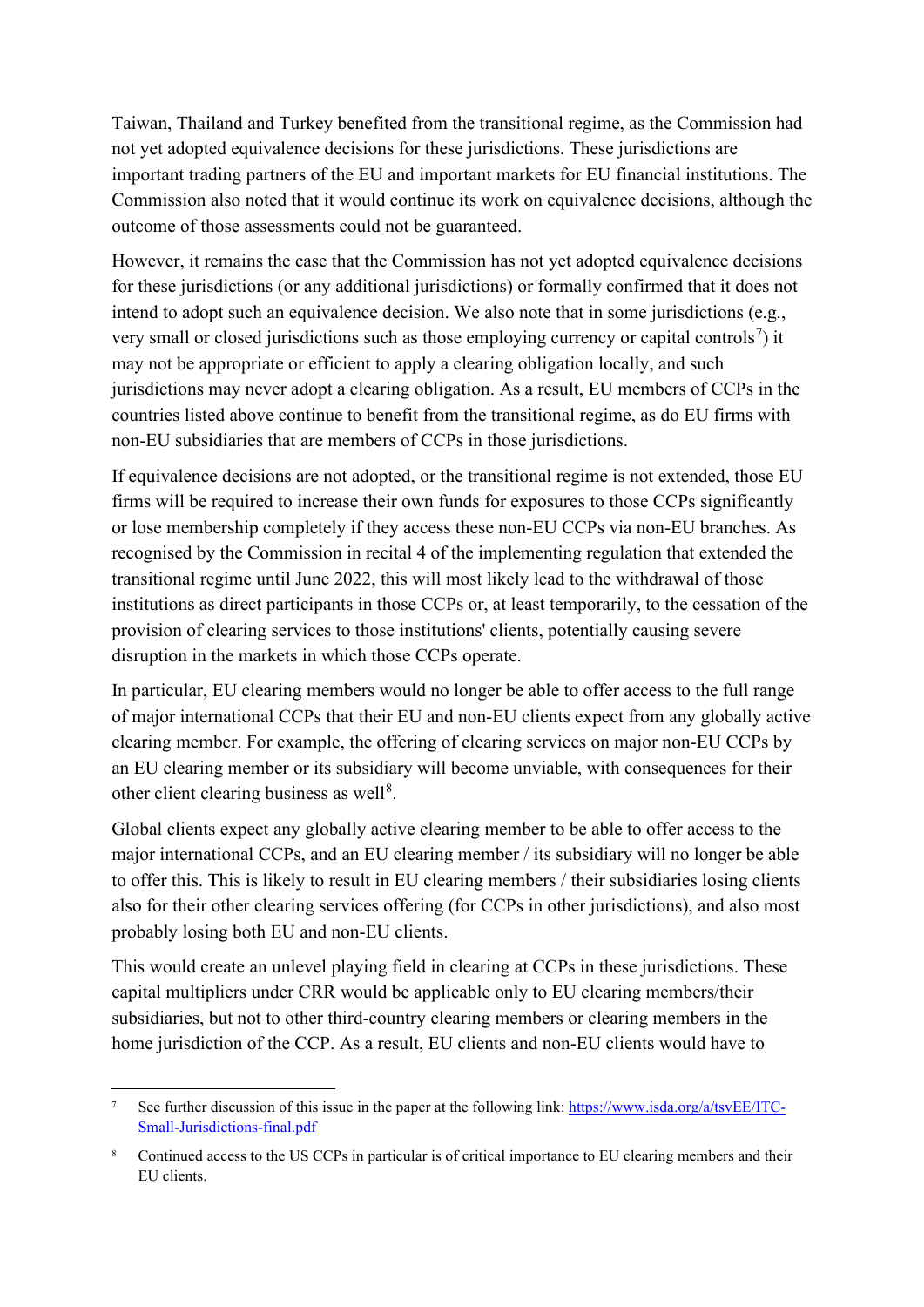appoint non-EU clearing members if they still wanted to transact in the markets that these non-EU CCPs serve. For an EU client with a non-EU clearing member, the capital requirements of transactions cleared by a CCP in a non-equivalent jurisdiction would also increase if the EU client is itself subject to capital requirements.

In order to avoid this disruption, we would ask the Commission to expedite equivalence decisions for as many jurisdictions as possible, well before 28 June 2022 in order to allow ESMA to make its recognition decisions. If it will not be possible to grant equivalence for many additional jurisdictions, then we ask the Commission to take urgent action to enable EU clearing members and their subsidiaries to continue to access unrecognised non-EU CCPs.

We are also aware of issues regarding non-EU CCPs where an equivalence decision for their jurisdiction exists but ESMA is not currently able to grant recognition due to required changes to the relevant equivalence decisions. We would urge the Commission to take urgent action on these areas as well.

# **2. Impact Quantification**

Five large European banks have shared with ISDA data on the expected impact on risk weighted assets (**RWA**) if the Commission neither grants equivalence in relation to key jurisdictions nor provides for any additional transitional period or phase-in.

We show these RWA increases in three categories:

- CCPs that have not been recognised yet (e.g., Takasbank, Shanghai Clearing House, Bursa Malaysia, Taiwan Futures Exchange Corporation, Comder, National Clearing Centre),
- CCPs supervised by the US Securities Exchange Commission (the Fixed Income Clearing Corporation and the Options Clearing Corporation),
- CCPs that might be de-recognised following ESMA's current review (e.g., Indian CCPs).

| N <sub>0</sub> | Category                                                                       | <b>RWA</b> qualifying | <b>RWA</b> non-<br>qualifying | <b>Difference</b> |        |
|----------------|--------------------------------------------------------------------------------|-----------------------|-------------------------------|-------------------|--------|
| 1.             | CCPs that have not been<br>recognised yet                                      | 281                   | 3,428                         | 3,147             |        |
| 2.             | CCPs supervised by SEC                                                         | 1,429                 | 86,163                        |                   | 84,733 |
| 3.             | CCPs that might be de-<br>recognised following<br><b>ESMA's current review</b> | 41                    | 4,645                         | 4,604             |        |
|                | <b>Sum</b>                                                                     | 1,751                 | 94,235                        | 92,484            |        |

RWA numbers in EUR millions.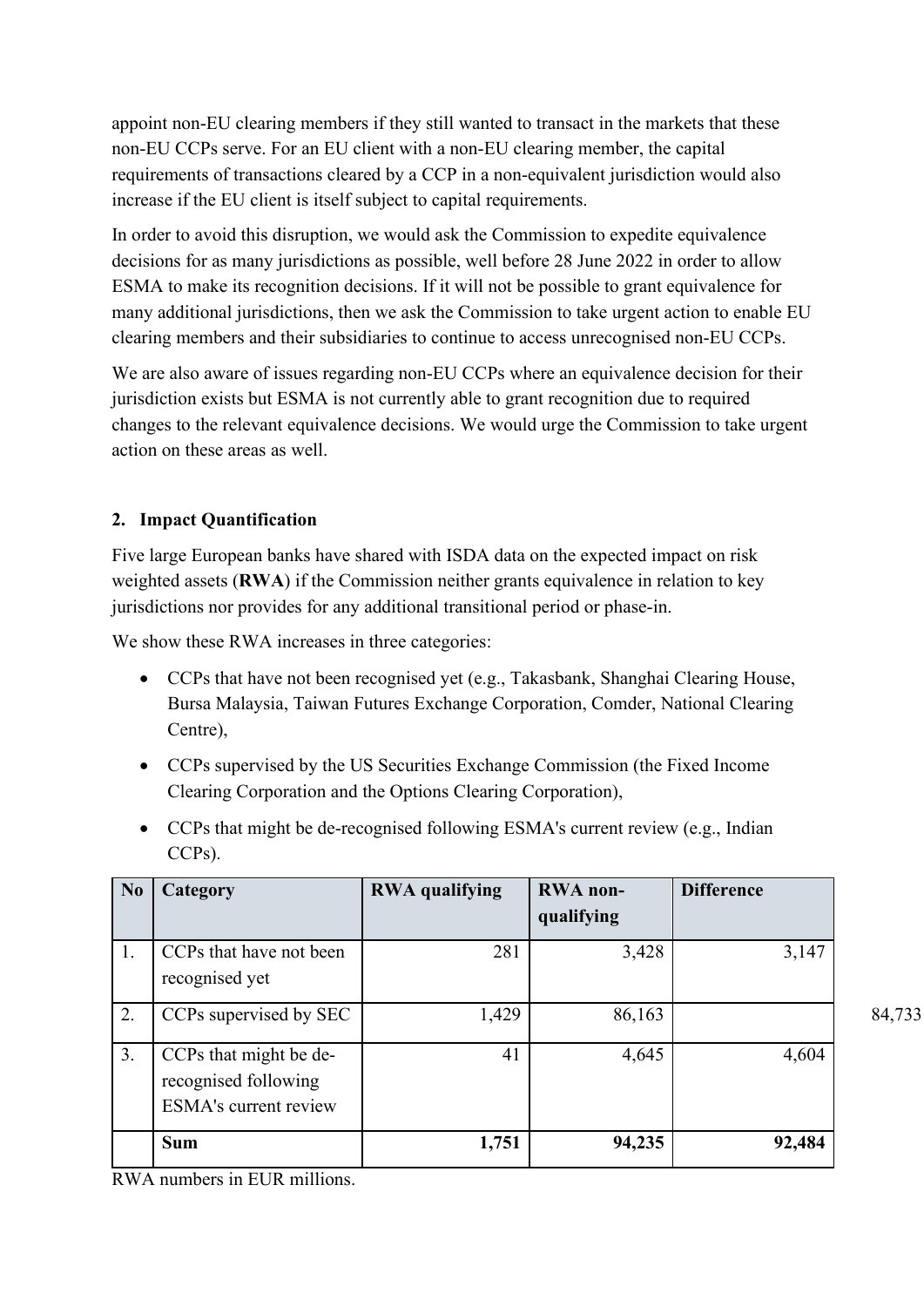We thank you for taking the time to consider our views on this issue. The Joint Associations will continue to work with the Commission and other EU authorities to achieve the least disruptive outcomes for EU capital markets, but if you have questions on any of the issues addressed in this letter, we are happy to discuss them with you at your convenience.

Yours sincerely,

Adam Farkas Chief Executive Officer AFME

Wim Mijs Chief Executive Officer **EBF** 

Tanguy van de Werve Director General EFAMA

Walt Lukken, President and CEO FIA

Scott O'Malia, Chief Executive Officer ISDA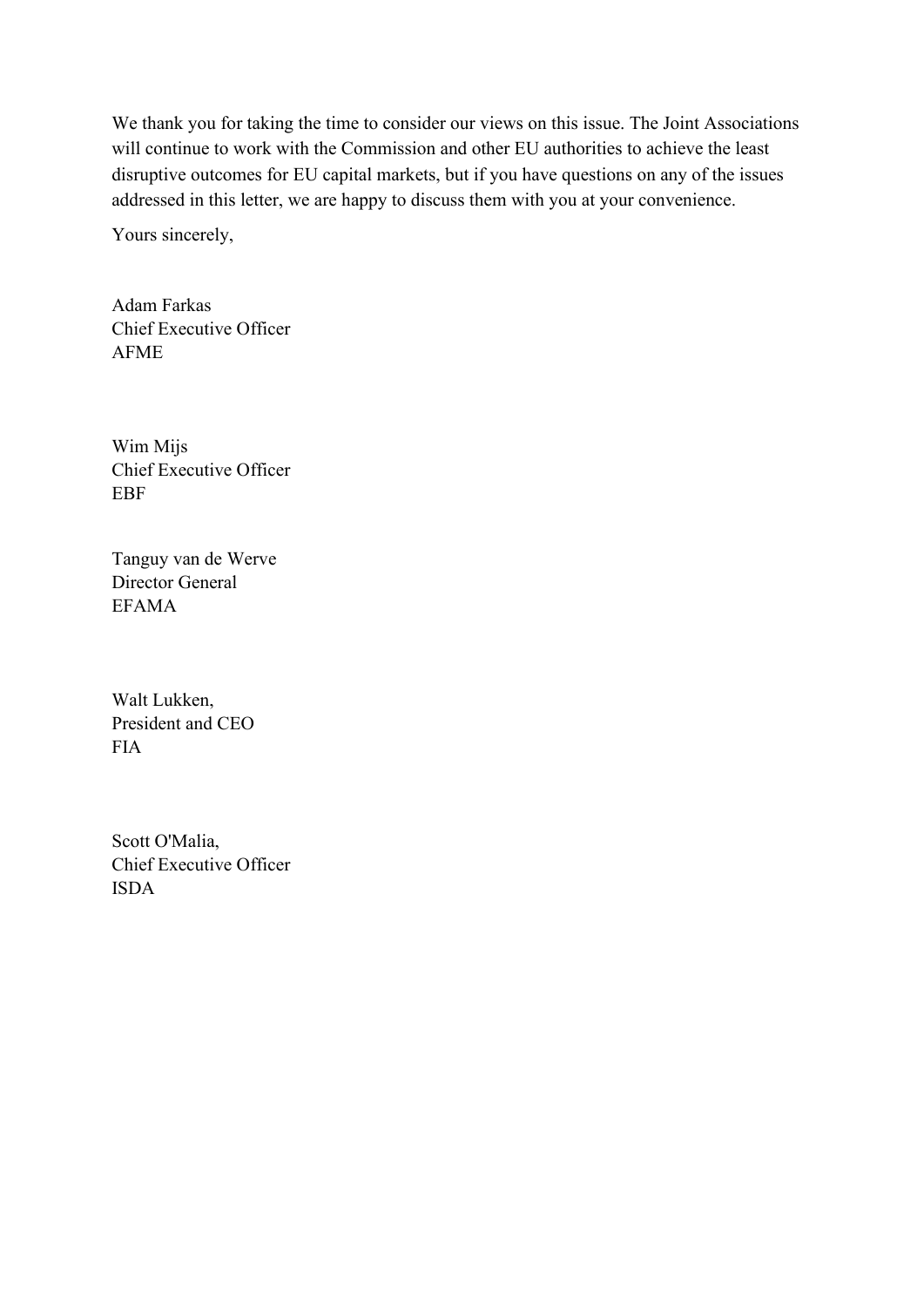# **Annex I Information about the signatory organisations**

## **About AFME:**

The Association for Financial Markets in Europe (AFME) is the voice of all Europe's wholesale financial markets, providing expertise across a broad range of regulatory and capital markets issues. We represent the leading global and European banks and other significant capital market players. We advocate for deep and integrated European capital markets which serve the needs of companies and investors, supporting economic growth and benefiting society. We aim to act as a bridge between market participants and policy makers across Europe, drawing on our strong and long-standing relationships, our technical knowledge and fact-based work.

# **About EBF:**

The European Banking Federation is the voice of the European banking sector, bringing together 32 national banking associations in Europe that together represent a significant majority of all banking assets in Europe, with 3,500 banks - large and small, wholesale and retail, local and international – while employing approximately two million people. EBF members represent banks that make available loans to the European economy in excess of  $\epsilon$ 20 trillion and that reliably handle more than 400 million payment transactions per day. Launched in 1960, the EBF is committed to a single market for financial services in the European Union and to supporting policies that foster economic growth.

# **About EFAMA:**

EFAMA, the voice of the European investment management industry, represents 28 Member Associations, 57 Corporate Members and 23 Associate Members. At end Q4 2020, total net assets of European investment funds reached EUR 18.8 trillion. These assets were managed by more than 34,350 UCITS (Undertakings for Collective Investments in Transferable Securities) and almost 29,650 AIFs (Alternative Investment Funds). At the end of Q2 2020, assets managed by European asset managers as investment funds and discretionary mandates amounted to an estimated EUR 24.9 trillion. More information is available at [www.efama.org](http://www.efama.org/)

#### **About FIA:**

FIA is the leading global trade organization for the futures, options and centrally cleared derivatives markets, with offices in London, Singapore and Washington, D.C. FIA's membership includes clearing firms, exchanges, clearinghouses, trading firms and commodities specialists from more than 48 countries as well as technology vendors, lawyers and other professionals serving the industry.

FIA's mission is to:

- support open, transparent and competitive markets,
- protect and enhance the integrity of the financial system, and
- promote high standards of professional conduct.

As the leading global trade association for the futures, options and centrally cleared derivatives markets, FIA represents all sectors of the industry, including clearing firms,